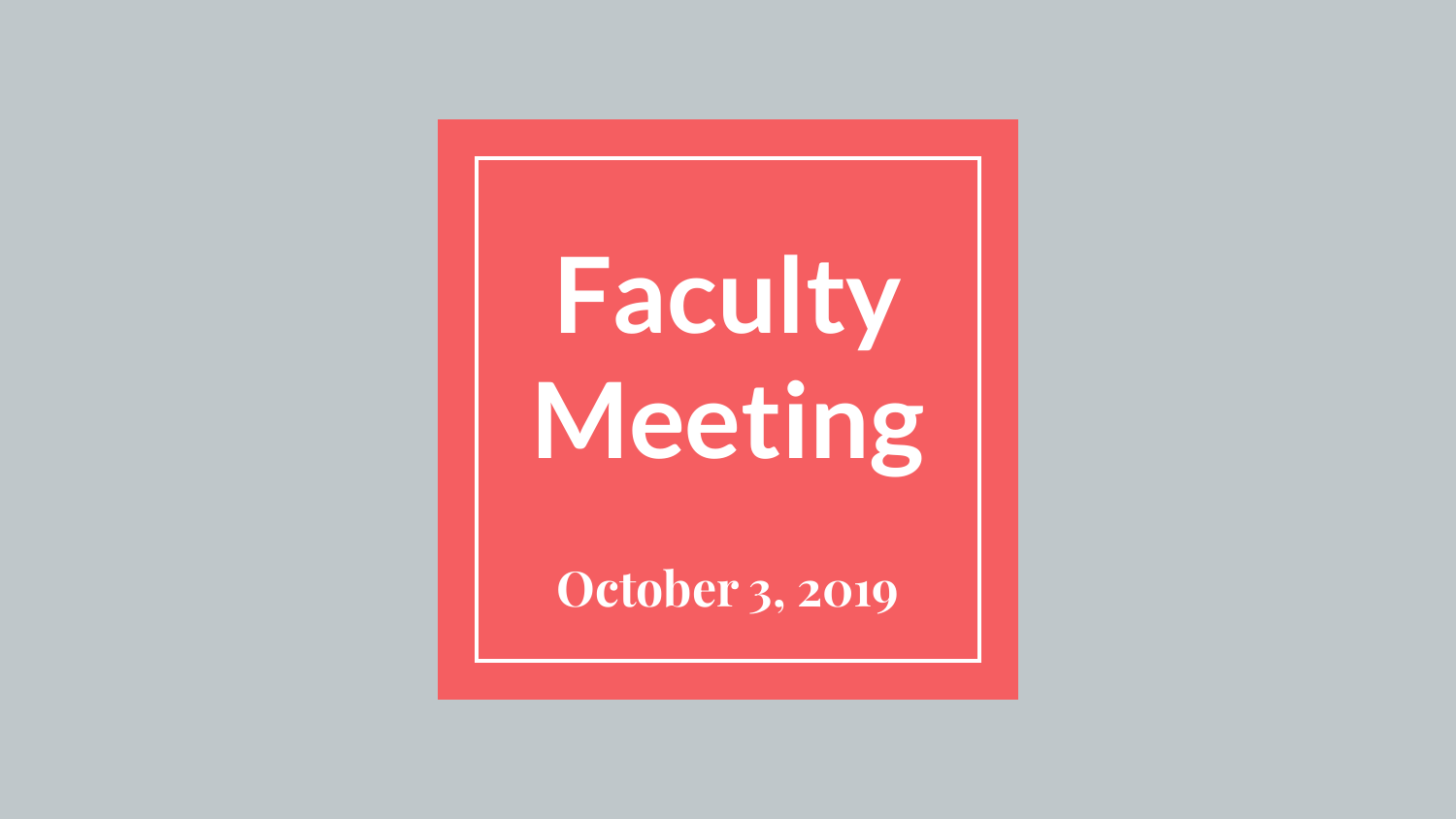

Accreditation Update

Accreditation and Faculty Responsibility

Announcements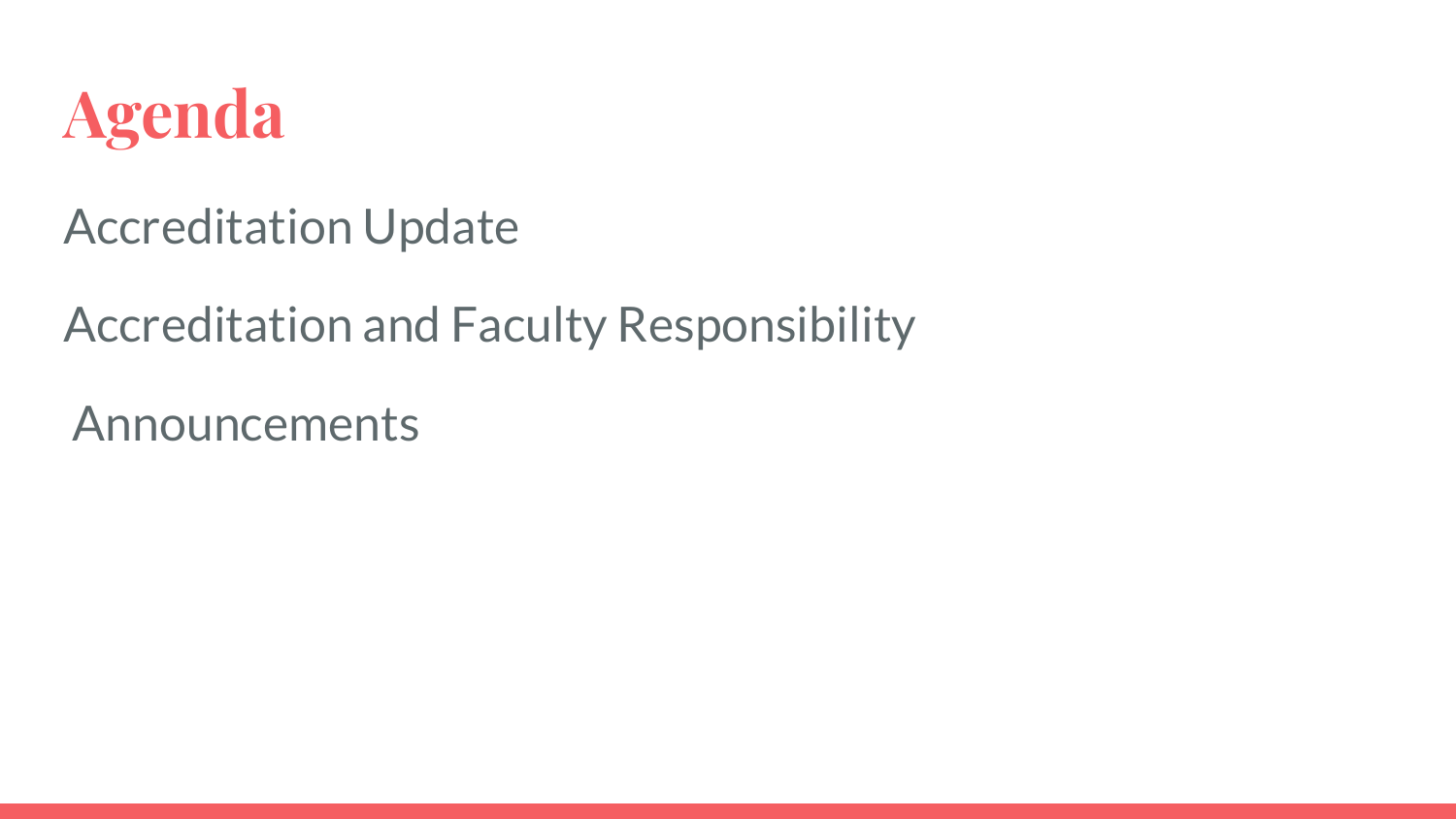## **Accreditation Update**

Vice President of Student Services *Ulises Velasco* & Dean of Instruction *Rebecca Montes*

Peer Review Team Visit (February 24 - 27)

The *new* ACCJC

- Assumption is we *are* accredited and this process is to *reaffirm*
- *●* It is not *punitive*
- Identifying *alignment with* the Standards
- ACCJC Liaison: VP Gohar Momjiam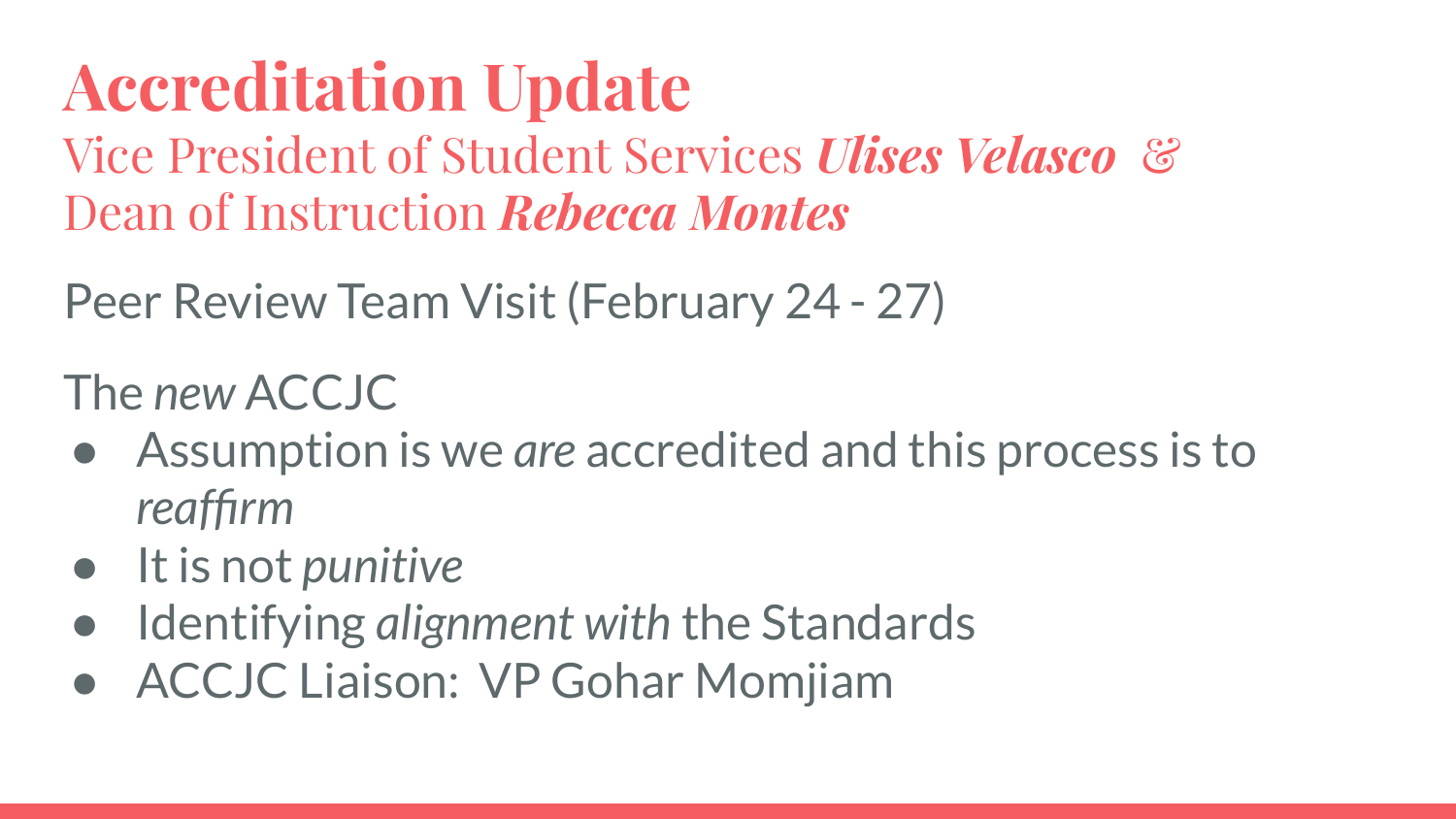#### **Accreditation Update:**  ACCJC Standards Overview

Standard I: *Mission, Academic Quality & Institutional Effectiveness & Integrity*

Standard II: *Student Learning Programs & Support Services*

Standard III: *Resources*

Standard IV: *Leadership & Governance*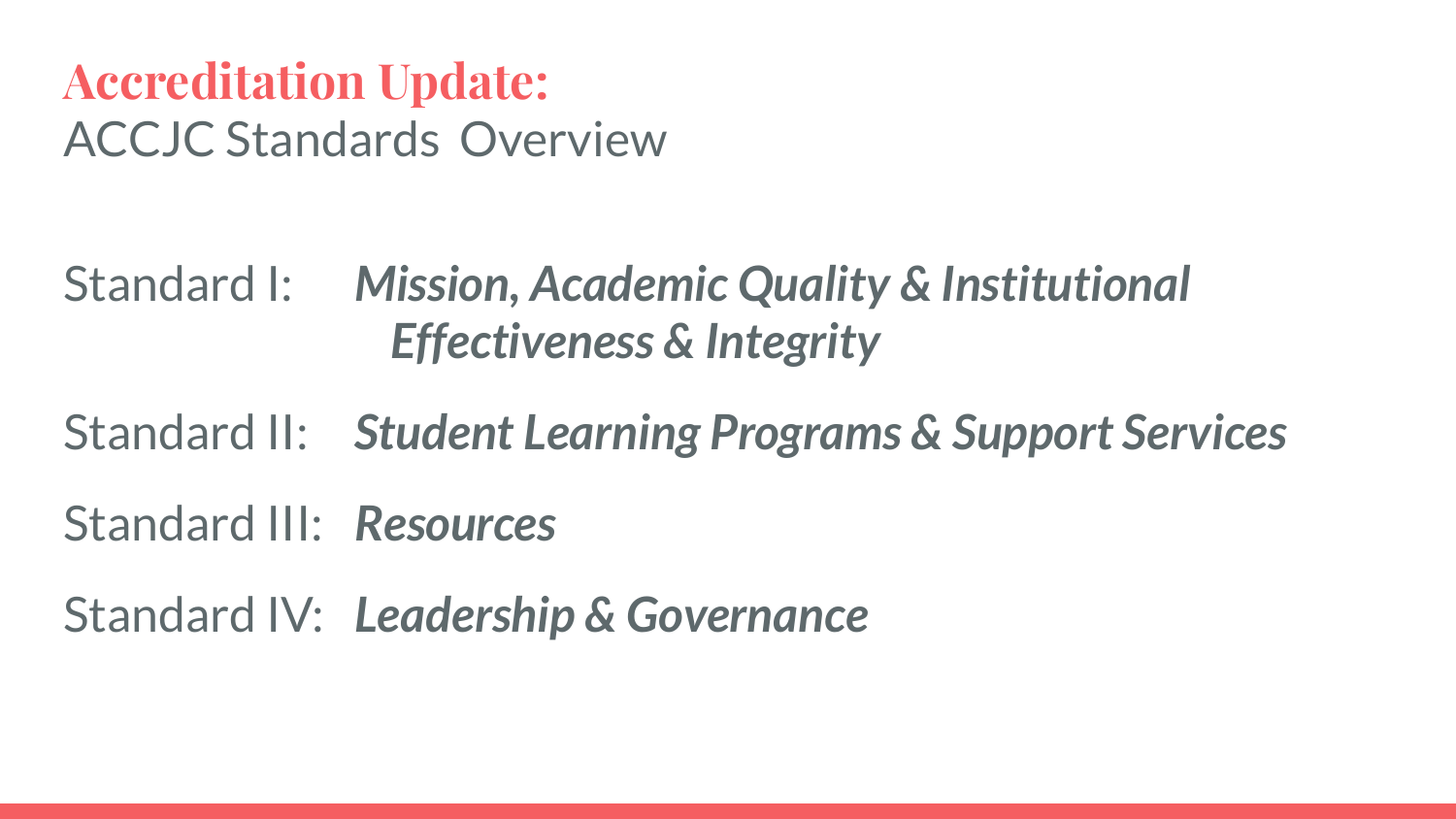#### **Accreditation Update:**

Institutional Self-Evaluation Report (ISER) --- Timeline (brief)

- AS *First Reading 10/24*
- BOT *First Reading 11/13*
- AS *Second Reading 12/7*
- BOT *Second Reading 12/11*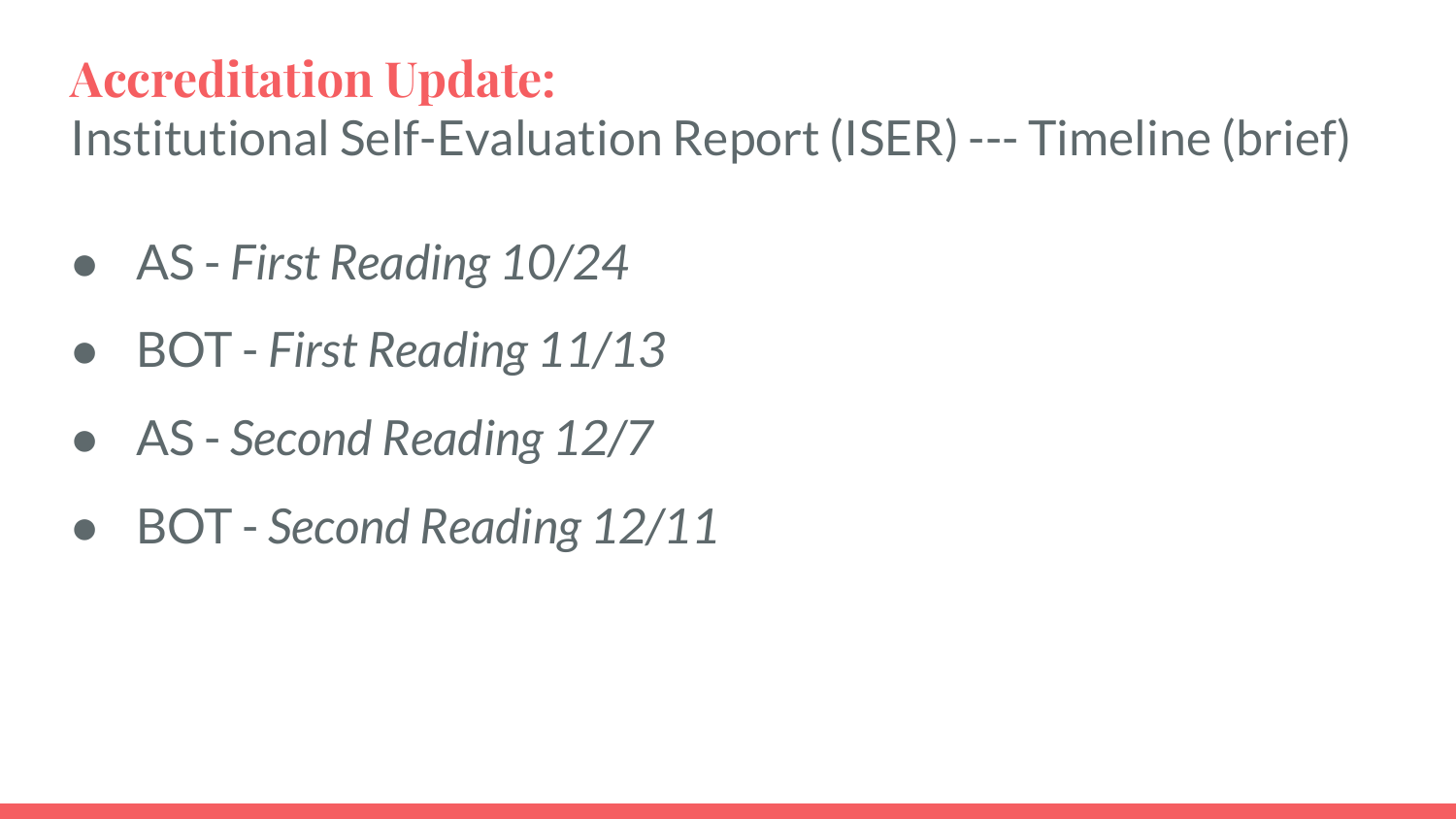**Accreditation & Faculty Responsibility** Academic Senate Vice President Jody Gehrman

ISER Timeline - Academic Senate Review (detail)

- Initial review of SI and SII: 9/26
- Initial review of SIII and SIV: 10/10
- First Reading of *entire* ISER: 10/24
- Second Reading / anticipated *acceptance* of ISER: 12/7
- Faculty Input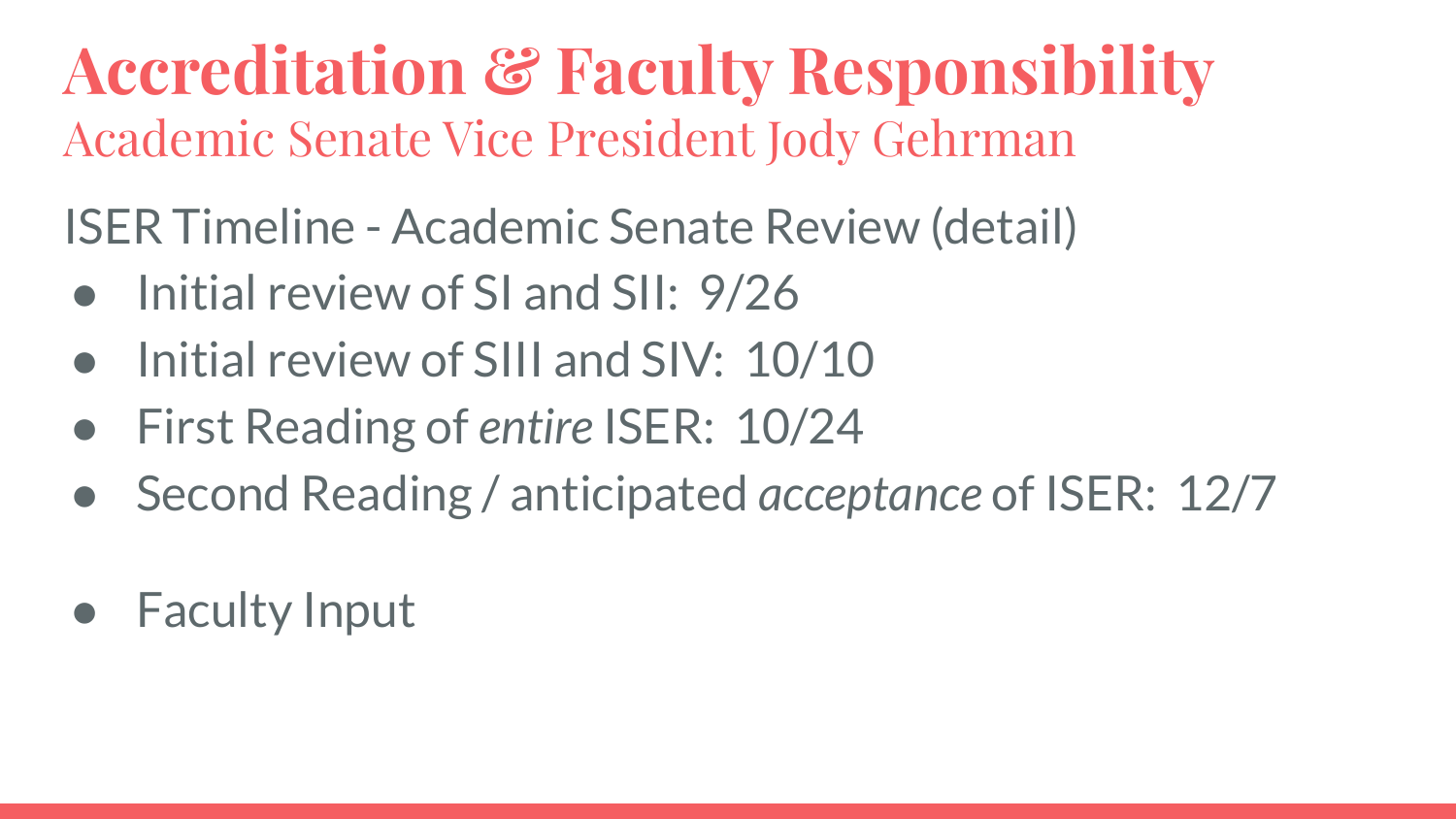### **Announcements**

Committees:

- Accreditation Steering
- Faculty Association

Other:

Academic Senate Meetings:

• October 10 and 24; November 14; December 5

Faculty Meetings:

● November 7 and December 5